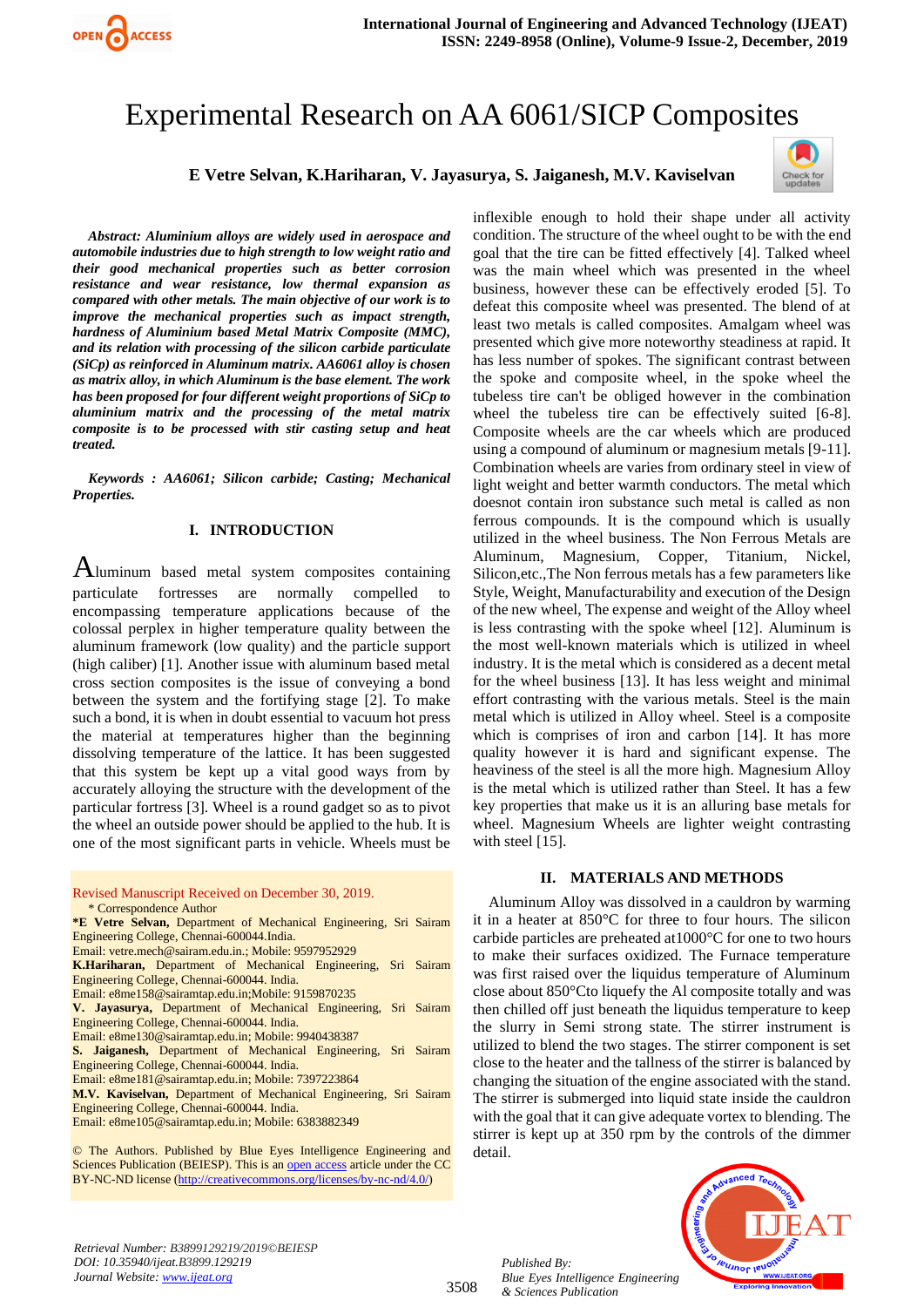The preheated SiC particles are dropped into the cauldron in limited quantities while blending. Subsequent to enabling the particles to blend completely, the including methodology are proceeded. Finishing the expansion of SiC powder the mixing procedure is proceeded for 15 minutes.

The molds are prepared for throwing. The stirrer instrument is turned on till the liquid material is legitimately filled the kick the bucket by utilizing base pouring strategy. It is permitted to set for quite a while lastly evacuated to get the ideal shape.

**Table 1. Composition of specimen**

|                | Amount of Al-7075 $(gm)$ | Amount of $Sic(gm)$ |
|----------------|--------------------------|---------------------|
| Sample1 $(1%)$ | 762.32                   | 25.54               |
| Sample2 $(3%)$ | 824.24                   | 54.31               |
| Sample $3(5%)$ | 828.67                   | 28.42               |
| Sample4 (7%)   | 801.23                   | 85.78               |





**Fig 1 Test Specimen for characterization**



**III. RESULTS AND COMPARISON**

**Figure 2 Hardness Result Graph**

From the figure 2 it is depicted that the AA6061 with Silicon Carbide as reinforcement has an increasing hardness with respect to the increase in the weight percentage of the silicon carbide. The percentage weight of the silicon carbide of 1%, 3%, 5%, 7% are having the hardness value of 64.2, 66.3, 69.9, and 80.3 respectively.



**Figure 3 Impact Result Graph**

From the figure 3 it is depicted that the AA6061 with Silicon Carbide as reinforcement has an increasing energy observed with respect to the increase in the weight percentage of the silicon carbide. The percentage weight of the silicon carbide of 1%, 3%, 5%, 7% are having the energy observed value of 2, 2.2, 2.4 and 2.8 respectively.



**Figure 4 Tensile Strength Result Graph**

From the figure 4 it is depicted that the AA6061 with Silicon Carbide as reinforcement has a decreasing Ultimate Tensile strength with respect to the increase in the weight percentage of the silicon carbide. The percentage weight of the silicon carbide of 1%, 3%, 5%, 7% are having the energy observed value of 54.62, 65.82, 45.32, and 43.54 respectively.



*Retrieval Number: B3899129219/2019©BEIESP DOI: 10.35940/ijeat.B3899.129219 Journal Website[: www.ijeat.org](http://www.ijeat.org/)*

3509

*& Sciences Publication*